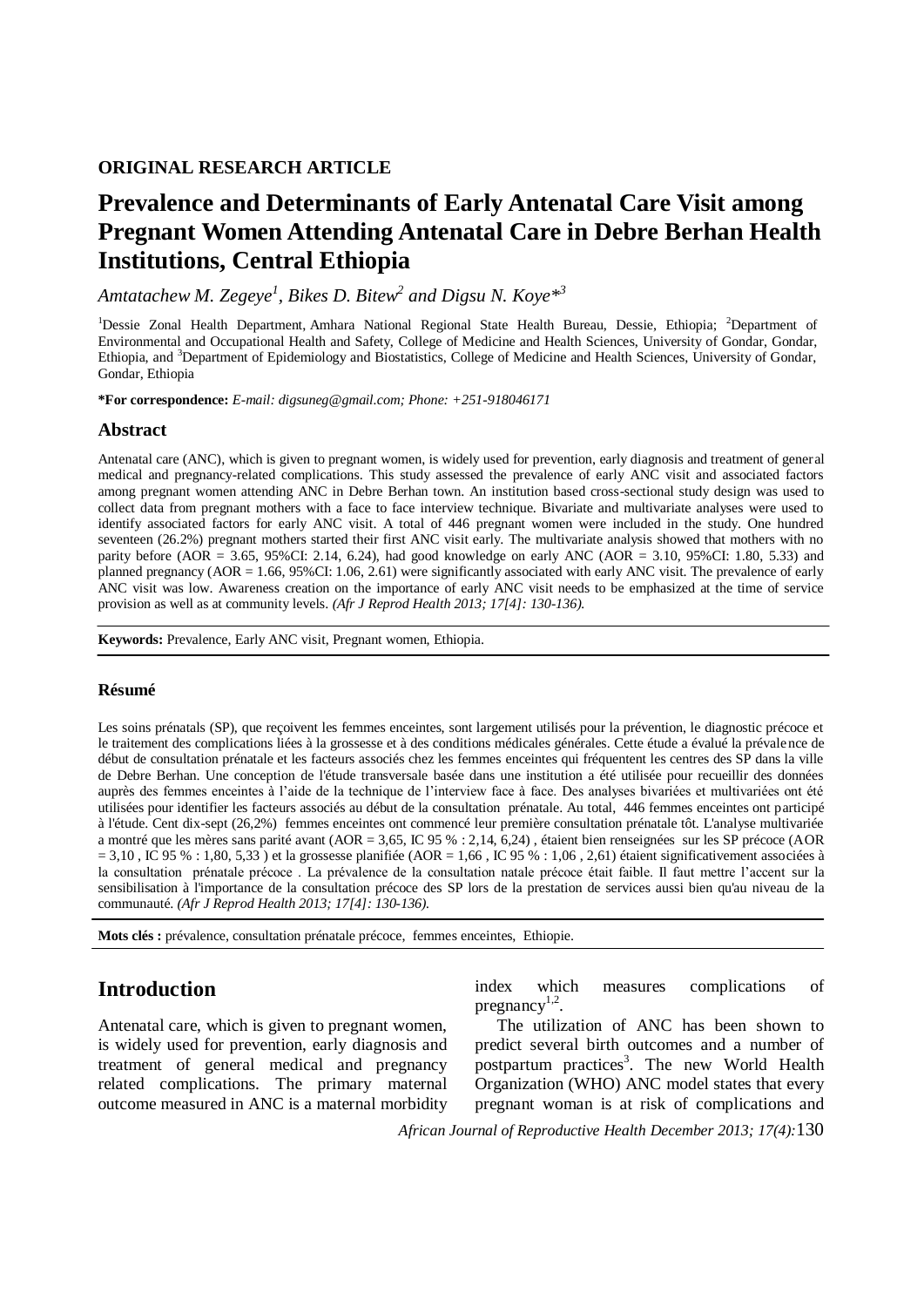recommends early ANC visit. The visit is used to segregate pregnant women into two groups based on previous history of pregnancy, current pregnancy state and general medical conditions. Those eligible to receive routine ANC (basic component) and those who need especial care based on their specific health conditions or risk factors on average account for 25% of all pregnant women initiating  $\text{ANC}^2$ .

The standard of care when evaluating a woman with a potentially complicated first trimester pregnancy is to take a detailed history of the risk factors and ascertain the clinical course<sup>3</sup> because it will help to have enough time for essential diagnosis and treatment regimen<sup>4</sup>. But this will happen only if the women come to health institutions early in the first trimester. Low ANC coverage, few visits and late attendance at first antenatal visit are common problems throughout sub-Saharan Africa posing difficulty in accomplishing the WHO recommended ANC  $s$ chedule<sup>5</sup>. . According to the Ethiopian Demographic and Health Survey (EDHS) 2011 report, only 11.2% of mothers made their first ANC visit within the first four months of gestation<sup>6</sup>. A study in Addis Ababa showed that even though 40.0% of mothers booked in the first trimester, the timing ranges from the first to the ninth month of gestation<sup>7</sup>.

Early ANC and regular follow up of service usually provide a range of opportunities for delivering health information and interventions that can significantly enhance the health of the mother and the fetus. Some of the benefits are giving early dietary and behavior advice, correcting the dating of the pregnancy and early detection of modifiable pre-existing medical conditions that may influence the course and outcome of pregnancy, such as congestive heart disease, diabetes mellitus, hypertensive disorders, down syndrome, ectopic pregnancy, miscarriage, syphilis, HIV/AIDS and severe anemia and  $\overline{\text{others}}^{1,8-13}$ .

Studies on the prevalence of early ANC visit and associated factors are scanty in Ethiopia and unavailable in the study area. Therefore, this study aimed at giving information about the prevalence of early ANC visit and associated factors in order to help improve the health of mothers and their

fetus. The study thus set out to assess the prevalence of early ANC visit and associated factors among pregnant women attending ANC in Debre Berhan town, Ethiopia.

## **Methods**

An institution-based cross-sectional study was carried out among pregnant women attending ANC services. The study was conducted in Debre Berhan town, North Shewa, Ethiopia, from April **-** May, 2012. Debre Berhan is the capital of North Shewa Zone. It is located 130 kilometers north of Addis Ababa, the capital city of Ethiopia. The town has 9 kebeles **-** the smallest administrative units in Ethiopia. There are two hospitals (one government and one private), two health centers, ten private clinics, nine health posts and one nongovernmental clinic (Marie Stops) in the town.

### *Study population, sample size and sampling technique*

The study population consists of all pregnant women attending ANC services in Debre Berhan town health institutions. A single population proportion formula,  $[n = (Z \alpha/2)^2 p (1-p) / d^2]$ , was used to estimate the sample size. The following assumptions have been made (proportion of early ANC visit among pregnant women to be  $40\%$ <sup>7</sup>, 95% confidence interval, margin of error 5% ( $d = 0.05$ ), and expected nonresponse rate 10%). Computing with the above formula gives a total sample size of 407. All health institutions in the town which provide ANC services and have well documented registration books were selected. Since the total number of pregnant mothers who visited the health institutions during the study period (April – May, 2012) was 465; all ANC clients attending the service at the time of the data collection were included in the study.

*African Journal of Reproductive Health December 2013; 17(4):*131 Data were entered into EPI info version 3.5.1 and transferred to Statistical Package for Social Science (SPSS) version 16.0 software for analysis. Descriptive and summary statistics were carried out. Bivariate and multivariate logistic regression analyses were used to identify variables associated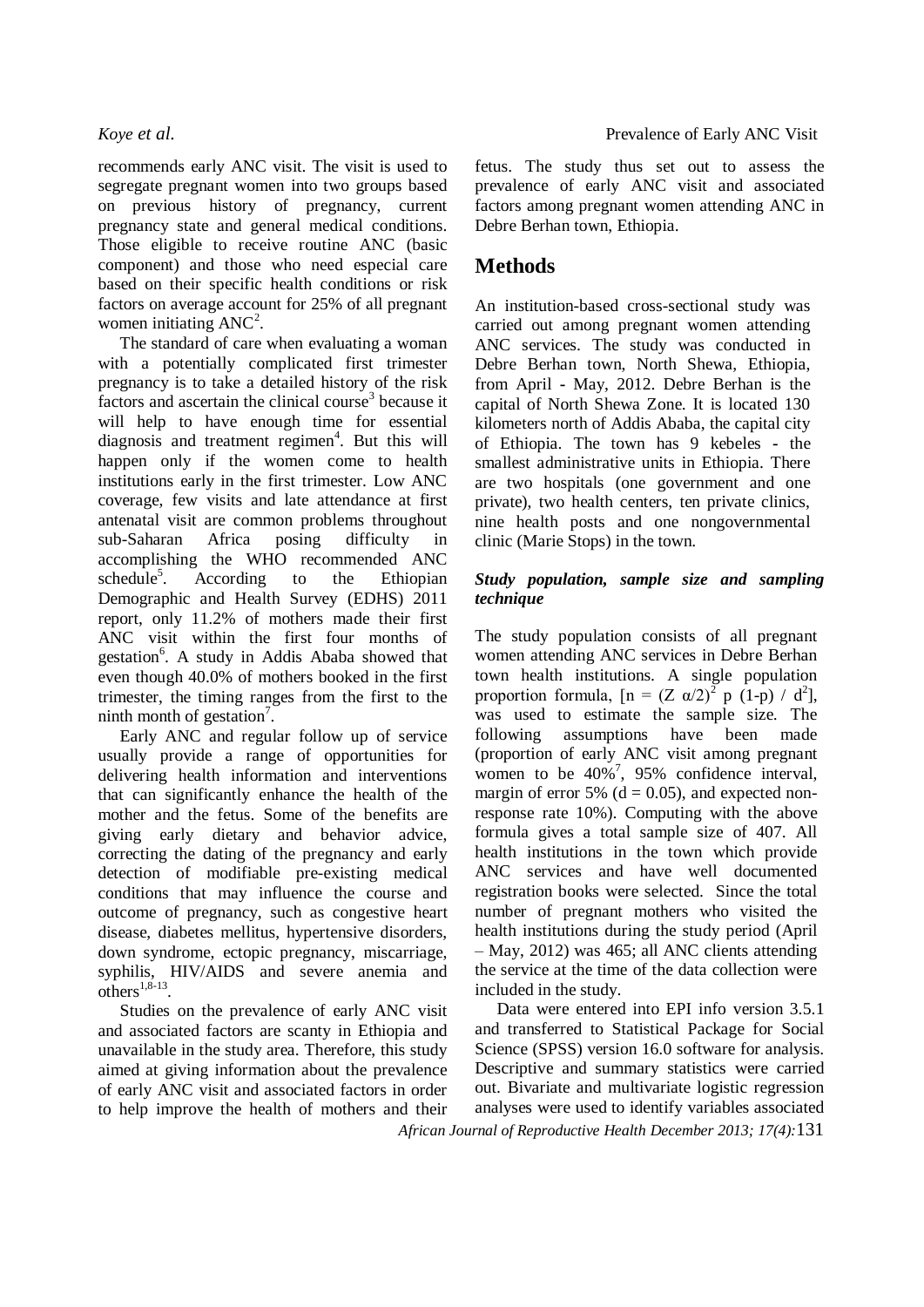with early ANC visit. Variables with P- value of up to 0.2 in bivariate analysis were entered into the multivariate model. Backward logistic regression (LR) method was employed and variables with p value of  $\leq$  0.05 were considered as significantly associated with early ANC visit. Early ANC visit is considered if pregnant women started their first ANC visit within the first 12 weeks of gestation.

Ethical clearance was obtained from the Institutional Review Board of the Institute of Public Health, College of Medicine and Health Sciences, University of Gondar. A permission letter was obtained first from the Zonal Health Department, then from the administrators of all selected health institutions. A written informed consent was obtained from each participant. They were informed that they had the right to refuse or withdraw from the interview and that it will not have any effect on the services they will receive. The names of participants were not taken for reasons of confidentiality.

## **Results**

### *Socio-demographic characteristics of the study participants*

Out of the 465 pregnant mothers who attended the service, 446 participated with a response rate of 95.9%. The mean age of the participants was 26.0 years  $(\pm 5.5$  years). More than half of participants, 267 (59.7%) were urban dwellers and 338 (75.8%) were married. Three hundred and forty two (76.4%) were Orthodox Christians; 176 (39.5%) had secondary school level in education and 130 (29.1%) were government employees (Table 1).

#### *Obstetric characteristics of the participants*

Of the total study participants, 114 (25.6%), women had no previous birth experience; 27 (8.1%) had history of last pregnancy complications, and 278 (62.3%) had good knowledge on early ANC visit. Two hundred and seventy three (61.2%) received advice as to when to start ANC visit for current pregnancy from husbands, close friends and other family members, and 241 (54.0%) had planned pregnancy. One hundred and seventeen mothers (26.2%) had pregnancy-related complications (diastolic blood

#### *Koye et al.* Prevalence of Early ANC Visit

pressure greater than 90 mmHg, vaginal bleeding, and urinary tract infections) during the current pregnancy before they started the ANC service (Table 2).

**Table 1:** Socio-demographic characteristics of pregnant mothers attending ANC service in Debre Berhan town, April 2012

| <b>Variables</b>                     | Frequency (%) |
|--------------------------------------|---------------|
| Age                                  |               |
| 15-19                                | 41 (9.2)      |
| 20-24                                | 164 (36.8)    |
| 25-29                                | 139 (31.2)    |
| 30-34                                | 61 (13.7)     |
| 35-39                                | 28 (6.3)      |
| $40+$                                | 13 (2.9)      |
| <b>Residence</b>                     |               |
| Rural                                | 179 (40.1)    |
| Urban                                | 267 (59.9)    |
| <b>Marital status</b>                |               |
| Married                              | 338 (75.8)    |
| Single                               | 84 (18.8)     |
| Divorced                             | 19(4.3)       |
| Widowed                              | 5 (1.1)       |
|                                      |               |
| <b>Religion</b>                      |               |
| Orthodox Christian                   | 342 (76.7)    |
| Muslim                               | 66 (14.8)     |
| Protestant                           | 38 (8.5)      |
| <b>Educational status</b>            |               |
| No formal education                  | 89 (20.0)     |
| Primary school (1-8)                 | 100 (22.4)    |
| Secondary school (9-12)              | 176 (39.5)    |
| Above secondary school               | 81 (18.1)     |
| <b>Occupational status</b>           |               |
| Government employee                  | 130 (29.1)    |
| Private worker                       | 126 (28.3)    |
| House wife                           | 139 (31.2)    |
| Student                              | 51 (11.4)     |
| <b>Family monthly income in ETB</b>  |               |
| $\leq 400$                           | 143 (32.1)    |
| 401-600                              | 86 (19.3)     |
|                                      |               |
| 601-1000                             | 109 (24.4)    |
| >1000                                | 108 (24.2)    |
| <b>Educational status of husband</b> |               |
| No formal education                  | 53 (11.9)     |
| Primary school(1-8)                  | 140 (31.4)    |
| Secondary school(9-12)               | 105(23.5)     |
| Above secondary school               | 148 (33.2)    |
| Occupational status of husband       |               |
| Government employee                  | 203 (47.5)    |
| Private worker                       | 205 (48)      |
| Others                               | 17(4.5)       |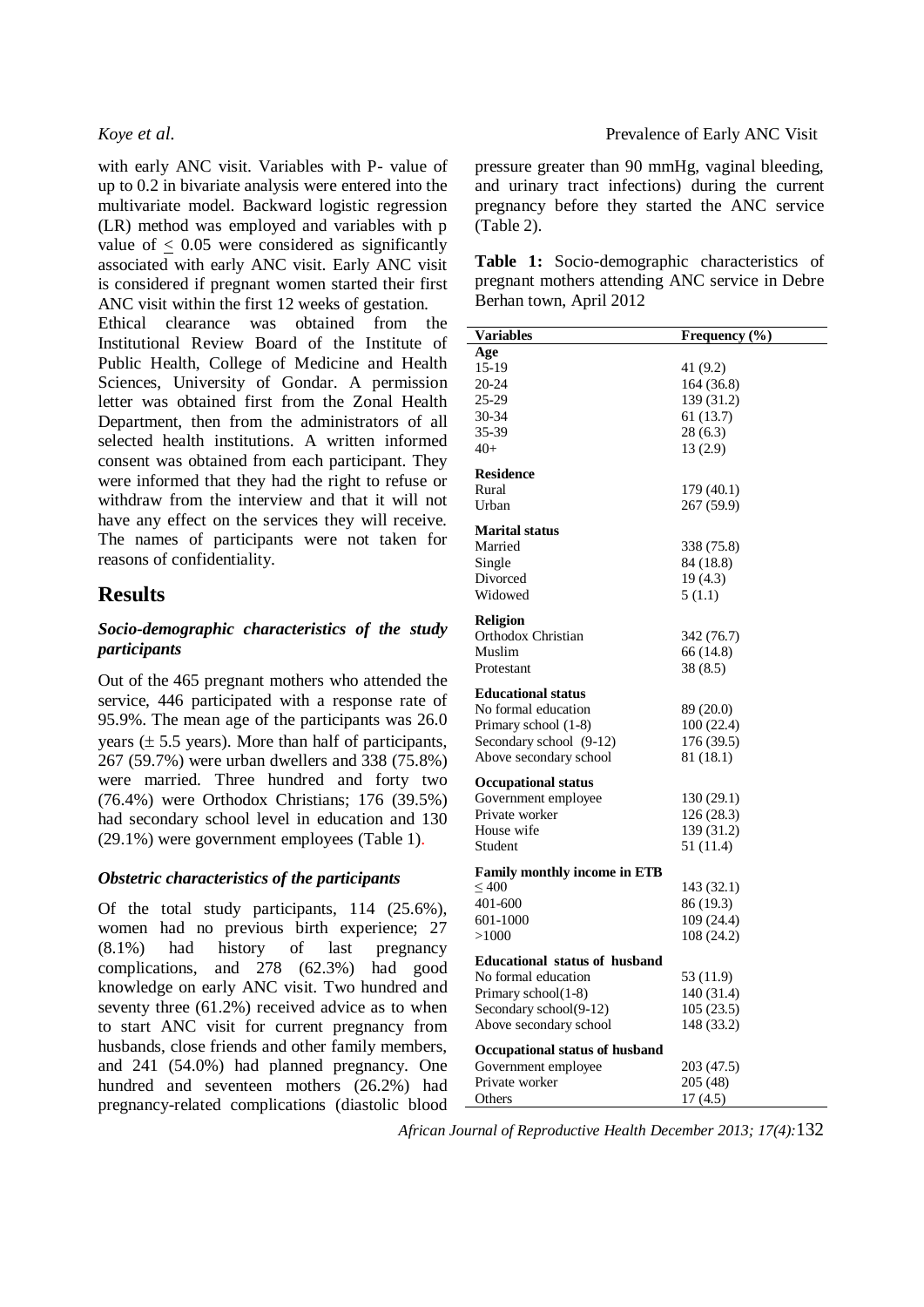**Table 2:** Obstetric characteristics of pregnant mothers attending ANC service in Debre Berhan town, April 2012

| <b>Variables</b>                                                      | Frequency<br>$(\%)$ |
|-----------------------------------------------------------------------|---------------------|
| <b>Parity</b>                                                         |                     |
| Nullipara                                                             | 114 (25.6)          |
| $\geq 1$                                                              | 332 (74.4)          |
| Number of alive children $n=300$                                      |                     |
| 1-2children                                                           | 252 (84.0)          |
| $>2$ children                                                         | 48 (16.0)           |
| History of abortion n=332                                             |                     |
| Yes                                                                   | 56 (16.9)           |
| N <sub>0</sub>                                                        | 276 (83.1)          |
| History of still birth n=332                                          |                     |
| Yes                                                                   | 20(6.0)             |
| N <sub>0</sub>                                                        | 312 (94)            |
| Had last pregnancy complication n=332                                 |                     |
| Yes                                                                   | 27(8.1)             |
| No                                                                    | 305 (91.9)          |
| Have knowledge on time of first ANC                                   |                     |
| Yes                                                                   | 278 (62.3)          |
| N <sub>0</sub>                                                        | 168 (37.7)          |
| Had ANC visit for last pregnancy n=332                                |                     |
| Yes                                                                   | 236 (71.1)          |
| N <sub>0</sub>                                                        | 96 (28.9)           |
| Get advice when to start ANC<br>for<br>current pregnancy              |                     |
| Yes                                                                   | 273 (61.2)          |
| N <sub>0</sub>                                                        | 173 (38.8)          |
| <b>Pregnancy planned</b>                                              |                     |
| Yes                                                                   | 241 (54.0)          |
| N <sub>0</sub>                                                        | 205 (46.0)          |
| <b>Pregnancy wanted</b>                                               |                     |
| Yes                                                                   | 292 (65.5)          |
| No                                                                    | 154 (34.5)          |
| related complications<br>for<br><b>Pregnancy</b><br>current pregnancy |                     |
| Yes                                                                   | 117 (26.2)          |
| No                                                                    | 329 (73.8)          |
| <b>Means of approving pregnancy</b>                                   |                     |
| Missed period                                                         | 232 (52.0)          |
| By urine test                                                         | 214 (48.0)          |

#### *Prevalence of early ANC visit*

Out of 446 pregnant mothers included in this study, 117 (26.2%) pregnant mothers started their first ANC visit early while the rest, 329 (73.8%) started ANC late. The mean time of ANC visit was 17.0 weeks  $(\pm 7.5$  weeks).

#### *Factors associated with early ANC visit*

Results from the multivariate analysis showed that pregnant mothers who had good knowledge on early ANC visit, mothers with planned pregnancy, and nulliparous mothers were significantly and independently associated with early ANC visit. However, educational status, pregnancy-related complications for current pregnancy, history of abortion and still birth, previous utilization of service, monthly income, number of children alive, and means of approving pregnancy were not significantly associated with early ANC visit.

Accordingly, pregnant mothers who had good knowledge on timing of the first ANC were about three times more likely to start their first ANC visit early  $(AOR = 3.10, 95\% \text{ CI: } 1.80, 5.33)$  as compared to their counterparts. Mothers with planned pregnancy were  $1.66$  (AOR =  $1.66$ , 95%) CI: 1.06, 2.61) times more likely to start first ANC visit early as compared to those who had unplanned pregnancy. Nulliparous mothers were 3.65 times more likely to start first ANC visit early  $(AOR = 3.65, 95\% \text{ CI: } 2.14, 6.24)$  as compared to those who had at least one history of birth.

## **Discussion**

Improving maternal health care, particularly providing antenatal and delivery care, are important mechanisms identified to reduce maternal mortality and as such facilitate the attainment of the Millennium Development Goals on maternal health<sup> $14$ </sup>. The antenatal period clearly presents opportunities for reaching pregnant women with a number of interventions that may be vital to their and their infant's health and wellbeing<sup>15</sup>. The focused ANC model recognizes that every pregnant woman is at risk of complications and recommends the first visit to be early in the first trimester.

In this study, the proportion of pregnant women who made first ANC visit early was only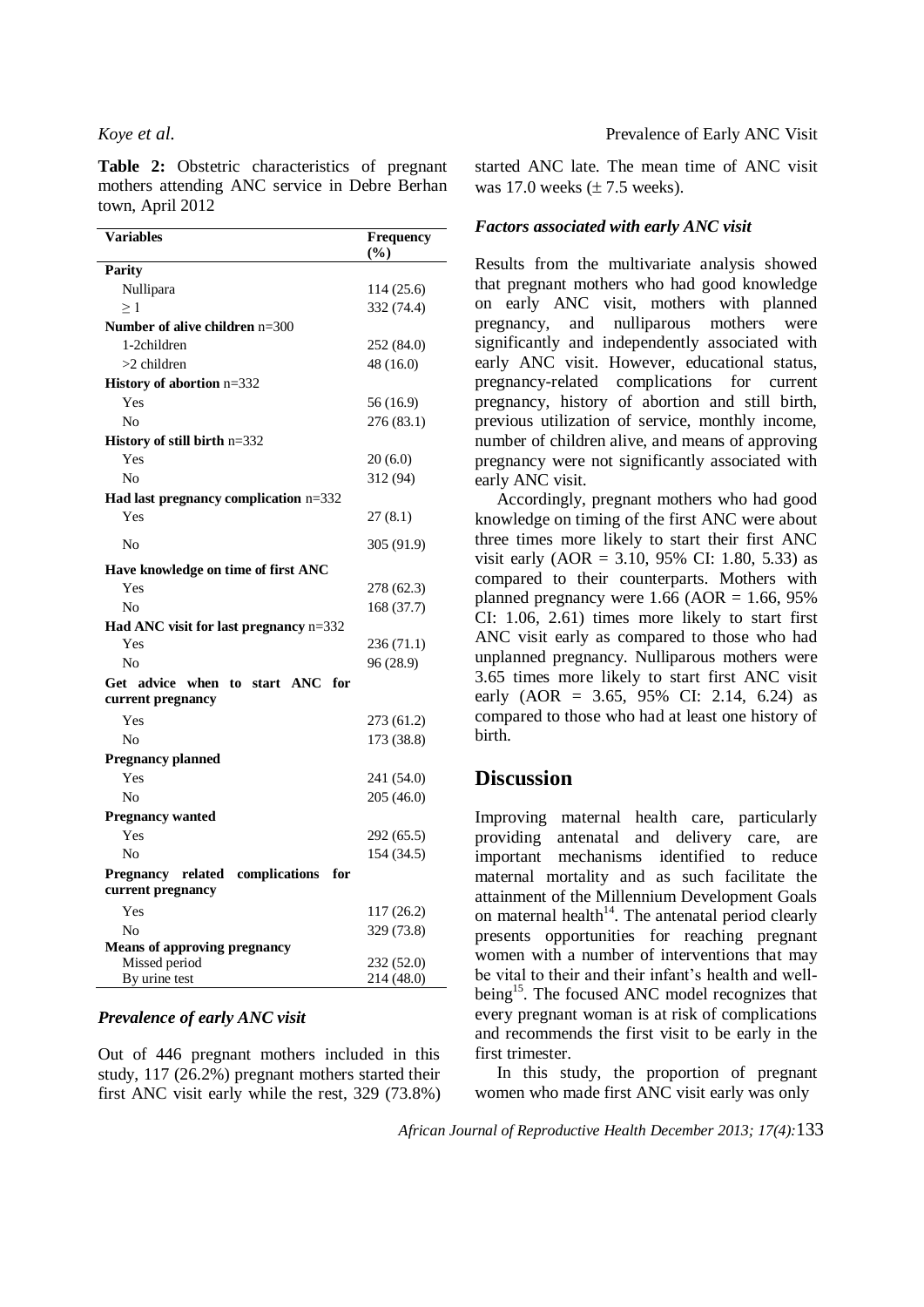**Table 3:** Multivariate logistic regression analysis result for variables associated with early ANC visit among pregnant mothers attending ANC service in Debre Berhan town, April 2012

| <b>Variables</b>          | <b>Early ANC visit</b>          |              | Crude OR $(95\%$ CI) | <b>Adjusted OR</b> |
|---------------------------|---------------------------------|--------------|----------------------|--------------------|
|                           | Yes $n\left(\frac{9}{6}\right)$ | No n $(\% )$ |                      | $(95\%$ CI         |
| Had knowledge on ANC      |                                 |              |                      |                    |
| <b>Yes</b>                | 86 (73.5)                       | 192 (58.4)   | 1.98(1.24, 3.15)     | 3.10(1.80, 5.33)   |
| No.                       | 31(26.5)                        | 137(41.6)    | 1.00                 | 1.00               |
| <b>Educational status</b> |                                 |              |                      |                    |
| No formal education       | 17(14.5)                        | 72 (21.9)    | 0.45(0.22, 0.89)     | *                  |
| Primary school (1-8)      | 24(20.5)                        | 76(23.1)     | 0.59(0.31, 1.10)     | $\ast$             |
| Secondary school (9-12)   | 48(41.1)                        | 128(38.9)    | 0.71(0.40, 1.25)     | $\ast$             |
| Above secondary school    | 28(23.9)                        | 53(16.1)     | 1.00                 |                    |
| Parity                    |                                 |              |                      |                    |
| <b>Nulliparous</b>        | 44 (37.6)                       | 70(21.3)     | 2.23(1.41, 3.53)     | 3.65(2.14, 6.24)   |
| Para one and above        | 73 (62.4)                       | 259 (78.7)   | 1.00                 | 1.00               |
| <b>Pregnancy planned</b>  |                                 |              |                      |                    |
| Yes                       | 74 (63.2)                       | 167(50.8)    | 1.67(1.08, 2.57)     | 1.66(1.06, 2.61)   |
| N <sub>0</sub>            | 43 (36.8)                       | 162(49.2)    | 1.00                 | 1.00               |

\*non significant from the multivariate logistic regression (Backward LR method)

26.2%. This is low as per the recommendation of WHO which states that each and every pregnant woman should start the first ANC within the first trimester of pregnancy<sup>2</sup>.

This finding is lower compared to a study done in Addis Ababa in which 40.0% of pregnant women started ANC visit early in 2008<sup>7</sup>. This gap might be because of differences in the study population, that is this study included both urban and rural residents whereas the former one was done on urban residents. Even though residence had no significant association in this study, the 2011 EDHS report showed that mothers from urban areas were more likely to initiate ANC early than rural ones<sup>6</sup>.

This finding is higher than that of studies done in Hadiya Zone (8.7%) and Yem (12.5%) in Southern Ethiopia in  $2009^{16,17}$ . This might be due to the current national emphasis given to the focused ANC which includes the up-to-date trainings of health professionals on the importance of early ANC visit and the health education the professionals give to clients. Time gap might also be the other reason. It is however in line with that of a study done in Lao People's Democratic Republic which reported a proportion of 28% timely booking of first ANC visit<sup>18</sup>. But it is higher than those of studies done in some African counties, like Central Uganda (2008), South Western Nigeria (2008), and rural Western Kenya (2006), in which proportions of timely ANC visit ranged from  $14\%$  to  $17.4\%$ <sup>4,18,19</sup>. This might also be due to time variation.

The result of this study showed that parity was a factor for early ANC visit. Mothers who had no previous birth experience were about 3.65 times more likely to start first ANC visit early compared to those with a parity of one and above. This finding was similar with those of studies done in Addis Ababa - Ethiopia and Nigeria<sup>7,10</sup>. This might be because young women with their first pregnancy and childbirth are more careful about their pregnancy and therefore require institutional care more than multigravid women. In addition, younger women tend to be more educated than older ones<sup>16</sup>.

In this study, mothers with planned pregnancy were more likely to start ANC visit earlier than the unplanned ones. This finding was in line with studies done in Addis Ababa and Ibadan, Nigeria<sup>7,20</sup>. If a pregnancy is planned, mothers might be prepared and can communicate with significant others so that they can start ANC early.

Mothers who had good knowledge on early ANC visit were more likely to make the visit. This finding was supported by studies done in Addis Ababa<sup>7</sup> and the Niger Delta, Nigeria,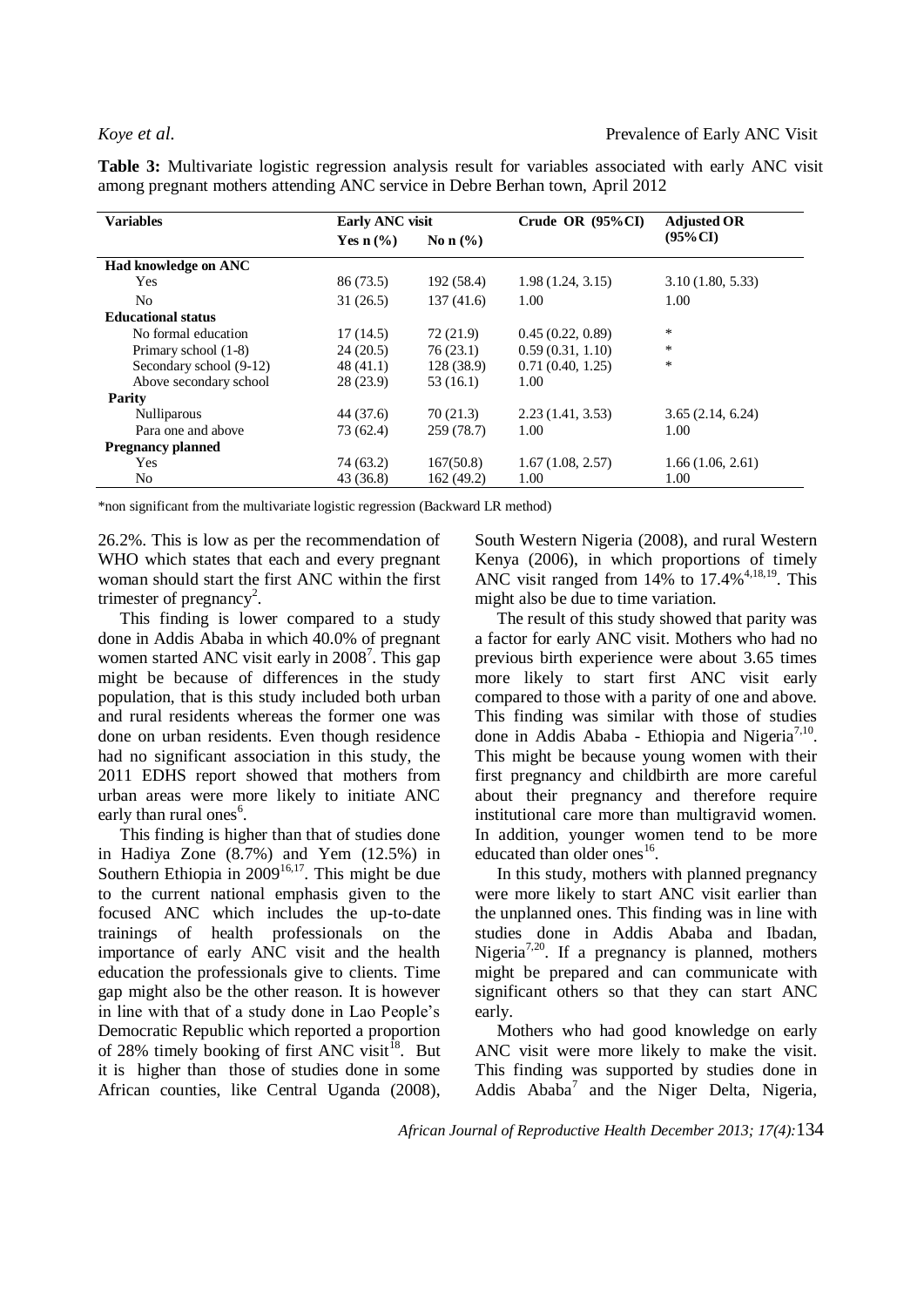which showed that the major reason for late ANC visit was misconception about early ANC visit $^{21}$ .

### *Limitations*

As this is a cross-sectional study, the associations observed may not be causal enough and since this study is institution based, it may suffer from lack generalizability.

## **Conclusions**

This study demonstrated a low prevalence of early ANC visit. Maternal knowledge on early ANC visit, planned pregnancy and parity were factors associated with early ANC visit. So, awareness creation on the importance of early ANC visit needs to be emphasized at the time of service provision as well as at community levels. Those with unplanned pregnancy, multipara and less knowledgeable about early ANC should get special attention.

## **Contribution of Authors**

AMZ designed the study, performed the statistical analysis and drafted the manuscript. DNK and BDB participated in the study design, statistical analysis and implementation of the study. All authors contributed to the data analysis, read and approved the final manuscript.

## **Acknowledgments**

We wish to acknowledge the Amhara National Regional State Health Bureau for their financial support to this research. Our special thanks and appreciation also go to all study participants for their cooperation.

## **References**

- 1. Beeckman K, Louckx F, Putman K. Predisposing, enabling and pregnancy-related determinants of late initiation of prenatal care. Maternal and Child Health Journal. 2011;15(7):1067-75.
- 2. Villar J, Bergsj P. Randomized trial; manual for the implementation of new model, World Health Organization. Geneva. 2002.
- 3. Barnhart KT, Casanova B, Sammel MD, Timbers K, Chung K, Kulp JL. Prediction of location of a symptomatic early gestation based solely on clinical presentation. Obstetrics and Gynecology. 2008;112(6):1319-26.

### *Koye et al.* Prevalence of Early ANC Visit

- 4. Adekanle D, Isawumi A. Late antenatal care booking and Its predictors among pregnant women In South Western Nigeria Online Journal of Health and Allied Science. 2008;7(1):4.
- 5. Delva W, Yard E, Luchters S, Chersich MF, Muigai E, Oyier V, et al. A Safe Motherhood project in Kenya: assessment of antenatal attendance, service provision and implications for PMTCT. Tropical Medicine & International Health: TM & IH. 2010;15(5):584-91.
- 6. CSA, ICFInternational. Ethiopia Demographic and Health Survey 2011. Addis Ababa, Ethiopia and Calverton, Maryland, USA: Central Statistical Agency and ICF International, 2012.
- 7. Tariku A, Melkamu Y, Zewuditu K. Previous utilization of service does not improve timely booking in antenatal care: cross sectional study on timing of antenatal care booking at public health facilities in Addis Ababa. Ethio J Health. 2010;24(3):226-33.
- 8. Health Nccfwsacs. Antenatal care, routine care for pregnant women, clinical guideline. 2009 [cited 2012 3/9/2012]; Available from: http://www.nice.org.uk/nicemedia/live/11947/40145/4 0145.pdf.
- 9. Kirk E, Condous G, Bourne T. The non-surgical management of ectopic pregnancy. Ultrasound in Obstetrics & Gynecology: The Official Journal of the International Society of Ultrasound in Obstetrics and Gynecology. 2006;27(1):91-100.
- 10. Oladokun A, Oladokun RE, Morhason-Bello I, Bello AF, Adedokun B. Proximate predictors of early antenatal registration among Nigerian pregnant women. Annals of African Medicine. 2010;9(4):222-5.
- 11. Riskin-Mashiah S, Younes G, Damti A, Auslender R. First-trimester fasting hyperglycemia and adverse pregnancy outcomes. Diabetes Care. 2009;32(9):1639-43.
- 12. Sheila B. Current challenge in the assessment and management of patients in early pregnancy. Emergency Medicine. 2003;15: 219–22.
- 13. Watson-Jones D, Gumodoka B, Weiss H, Changalucha J, Todd J, Mugeye K, et al. Syphilis in pregnancy in Tanzania. II. The effectiveness of antenatal syphilis screening and single-dose benzathine penicillin treatment for the prevention of adverse pregnancy outcomes. The Journal of Infectious Diseases. 2002;186(7):948-57.
- 14. Fekede B, G/Mariam A. Antenatal care services utilization and factors associated in Jimma Town (south west Ethiopia). Ethiopian medical journal. 2007;45(2):123-33. Epub 2007/07/24.
- 15. WHO, UNICEF. Antenatal care in developing countries:Promises, achievements and missed opportunities: an analysis of trends, levels and differentials, 1990-2001. Genevea: WHO, 2003.
- 16. Tewodros B, G/Mariam A, Dibaba Y. Factors Affecting Antenatal Care Utilization In Yem Special Woreda, Southwestern Ethiopia. Ethiop J Health Sci. 2009;19(1):45-51.